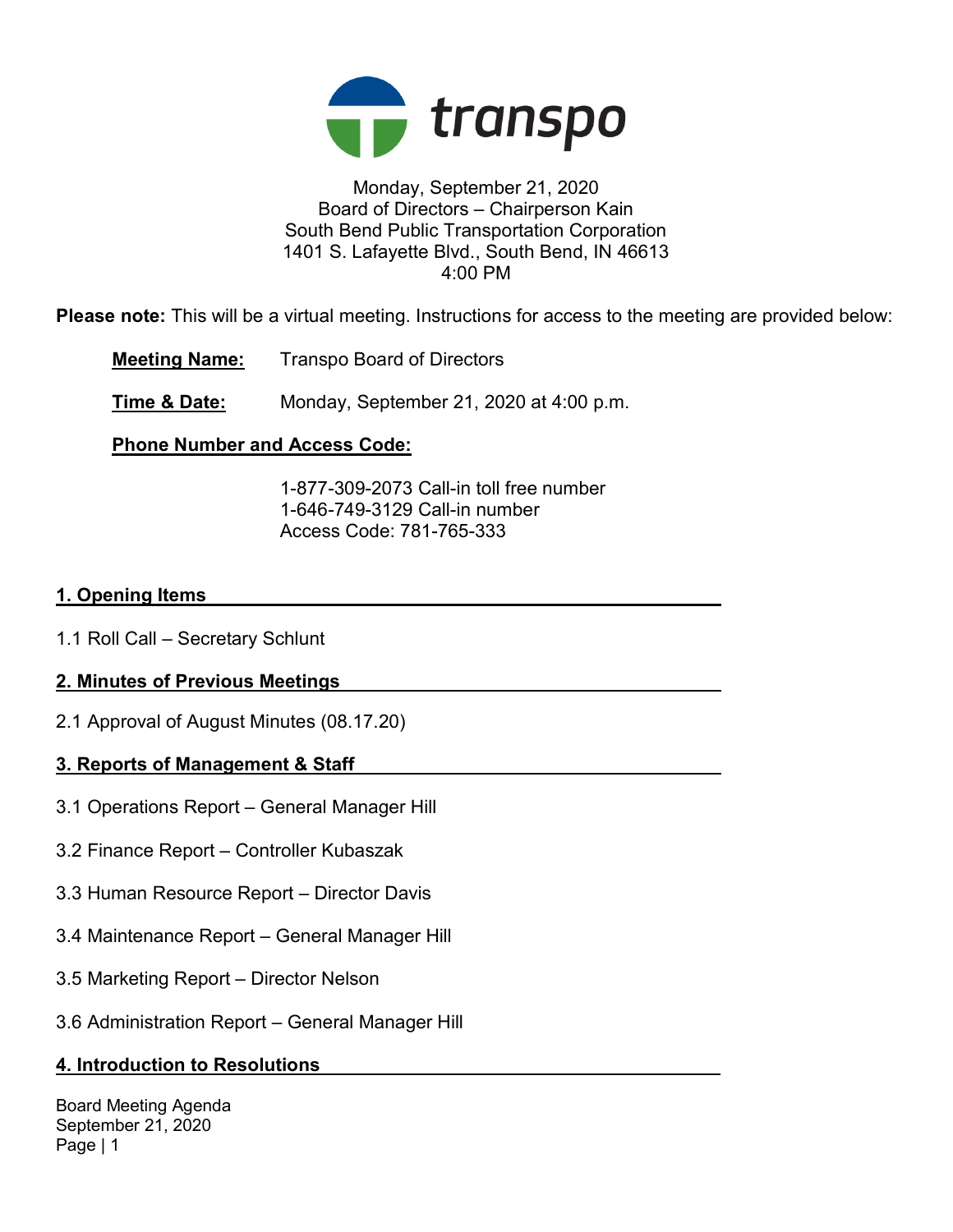## 4.1 RESOLUTION NO. 45-2020

A RESOLUTION OF THE BOARD OF DIRECTORS OF THE SOUTH BEND PUBLIC TRANSPORTATION CORPORATION, SOUTH BEND, INDIANA APPROVING THE FINANCIAL TRANSACTIONS INCURRED DURING THE MONTH OF AUGUST WITHIN THE CORPORATION'S CAPITAL IMPROVEMENT FUND

### 4.2 RESOLUTION NO. 46-2020

A RESOLUTION OF THE BOARD OF DIRECTORS OF THE SOUTH BEND PUBLIC TRANSPORTATION CORPORATION, SOUTH BEND, INDIANA APPROVING THE FINANCIAL TRANSACTIONS INCURRED DURING THE PAST THIRTY-ONE (31) DAYS OF AUGUST WITHIN THE CORPORATION'S PAYROLL AND TRANSPORTATION FUND

### 4.3 RESOLUTION NO. 47-2020

A RESOLUTION OF THE BOARD OF DIRECTORS OF THE SOUTH BEND PUBLIC TRANSPORTATION CORPORATION, SOUTH BEND, INDIANA APPROVING THE SOUTH BEND COMMUNITY SCHOOL CORPORATION HIGH SCHOOL RIDERSHIP PROGRAM

## 4.4 RESOLUTION NO. 48-2020

A RESOLUTION OF THE BOARD OF DIRECTORS OF THE SOUTH BEND PUBLIC TRANSPORTATION CORPORATION, SOUTH BEND, INDIANA AUTHORIZING MANAGEMENT TO AWARD A CONTRACT TO GOODYEAR TIRE AND RUBBER COMPANY FOR THE LEASING OF TIRES FOR ITS BUS FLEET

### 4.5 RESOLUTION NO. 49-2020

A RESOLUTION OF THE BOARD OF DIRECTORS OF THE SOUTH BEND PUBLIC TRANSPORTATION CORPORATION, SOUTH BEND, INDIANA AUTHORIZING THE DISPOSAL OF ONE FORD F450 (VAN 607) PARATRANSIT VEHICLE

### 4.6 RESOLUTION NO. 50-2020

A RESOLUTION OF THE BOARD OF DIRECTORS OF THE SOUTH BEND PUBLIC TRANSPORTATION CORPORATION, SOUTH BEND, INDIANA AUTHORIZING THE ISSUANCE OF THE TAX ANTICIPATION BORROWING OF 2021

### 4.7 RESOLUTION NO. 51-2020

A RESOLUTION OF THE BOARD OF DIRECTORS OF THE SOUTH BEND PUBLIC TRANSPORTATION CORPORATION, SOUTH BEND, INDIANA AUTHORIZING MANAGEMENT TO PURCHASE UP TO TEN (10) FIXED ROUTE BUSES

### 4.8 RESOLUTION NO. 52-2020

A RESOLUTION OF THE BOARD OF DIRECTORS OF THE SOUTH BEND PUBLIC TRANSPORTATION CORPORATION, SOUTH BEND, INDIANA APPROVING A MOBILE TICKETING PILOT PROGRAM WITH THE CITY OF SOUTH BEND AND TOKEN TRANSIT

Board Meeting Agenda September 21, 2020 Page | 2